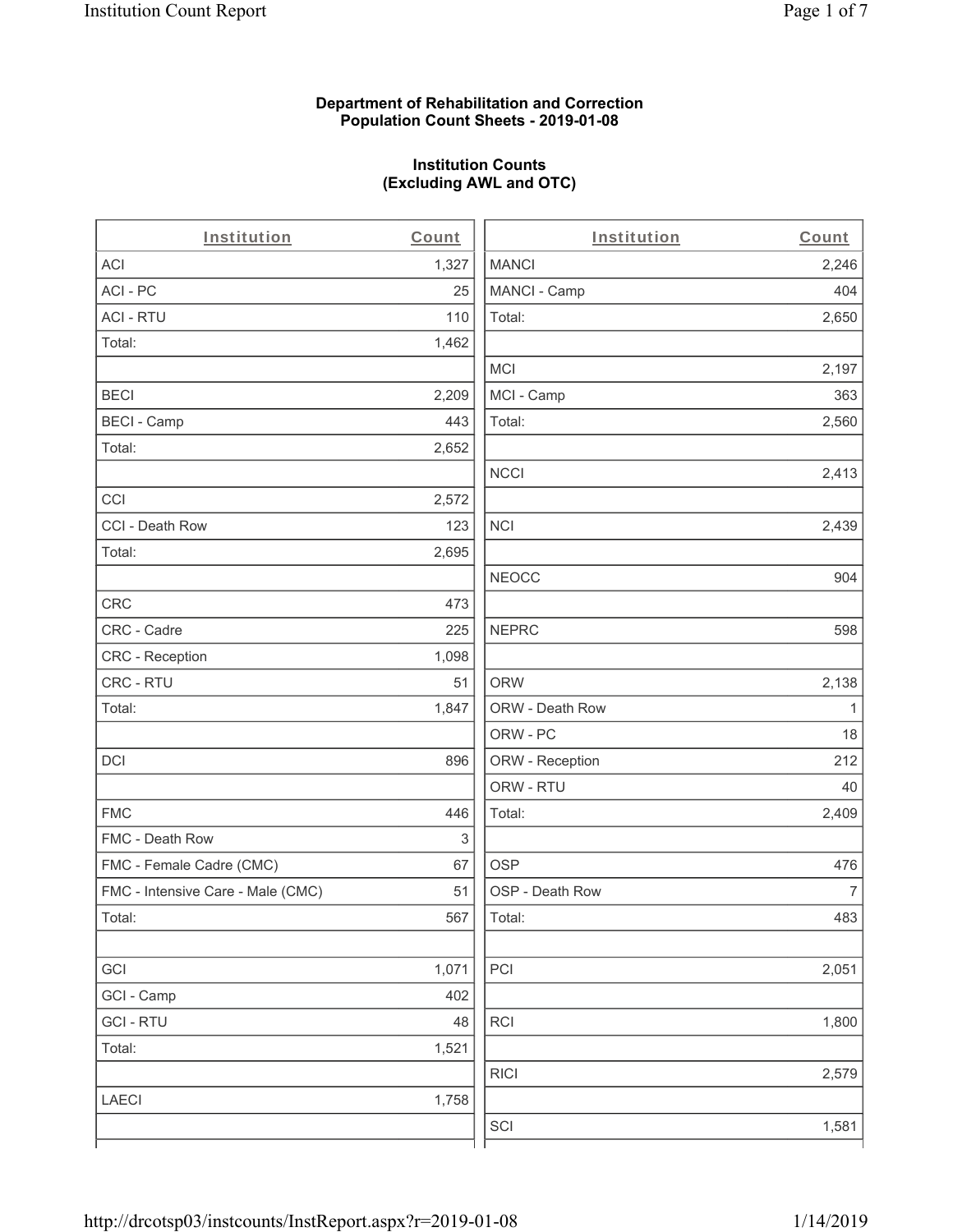|                          |       |                  | <b>Total Population:</b> | 48,922 |
|--------------------------|-------|------------------|--------------------------|--------|
|                          |       |                  |                          |        |
|                          |       | Total:           |                          | 1,346  |
|                          |       | WCI - RTU        |                          | 30     |
| Total:                   | 2,239 | <b>WCI</b>       |                          | 1,316  |
| MACI - Minimum           | 1,229 |                  |                          |        |
| <b>MACI</b>              | 1,010 | Total:           |                          | 799    |
|                          |       | <b>TOCI - PC</b> |                          | 86     |
| Total:                   | 1,342 | <b>TOCI</b>      |                          | 713    |
| <b>LORCI - Reception</b> | 933   |                  |                          |        |
| LORCI - Cadre            | 128   | Total:           |                          | 1,379  |
| <b>LORCI</b>             | 281   | TCI - Camp       |                          | 438    |
|                          |       | <b>TCI</b>       |                          | 941    |
| LOCI                     | 2,261 |                  |                          |        |
|                          |       | Total:           |                          | 1,310  |
| Total:                   | 2,381 | SOCF - RTU       |                          | 75     |
| LECI - Camp              | 161   | <b>SOCF</b>      |                          | 1,235  |
| <b>LECI</b>              | 2,220 |                  |                          |        |

\* The Total Population includes 30 Offenders with Reason Codes 30 & 31. \*\* The Total Population includes 37 Offenders with Reason Code 0A.

## **Male Population by Security Level (Include AWL and Exclude OTC)**

| Security Level         |                   | <b>Body</b> | AWL            | (-OTC) | Total  |
|------------------------|-------------------|-------------|----------------|--------|--------|
| <b>Total Level E</b>   |                   | 1,109       | 14             | 14     | 1,109  |
| Total Level 4          |                   | 1,678       | 12             | 11     | 1,679  |
| Total Level 3          |                   | 11,685      | 127            | 103    | 11,709 |
| Total Level 2          |                   | 16,265      | 180            | 129    | 16,316 |
| Total Level 1          |                   | 13,986      | 120            | 61     | 14,045 |
| <b>Total Death Row</b> |                   | 135         | $\overline{2}$ |        | 136    |
|                        | <b>Total Male</b> | 44,858      | 455            | 319    | 44,994 |

#### **Female Population by Institution (Include AWL and Exclude OTC)**

| Institution              | <b>Body</b> | AWL |    | <u>rotar</u> |
|--------------------------|-------------|-----|----|--------------|
| DCI                      | 896         |     | ◠  | 901          |
| <b>FMC</b>               | 17          |     |    | 18           |
| FMC - Female Cadre (CMC) | 67          |     |    | 67           |
| <b>NEPRC</b>             | 598         |     | 3  | 612          |
| <b>ORW</b>               | 2,137       | 38  | 26 | 2,149        |
|                          |             |     |    |              |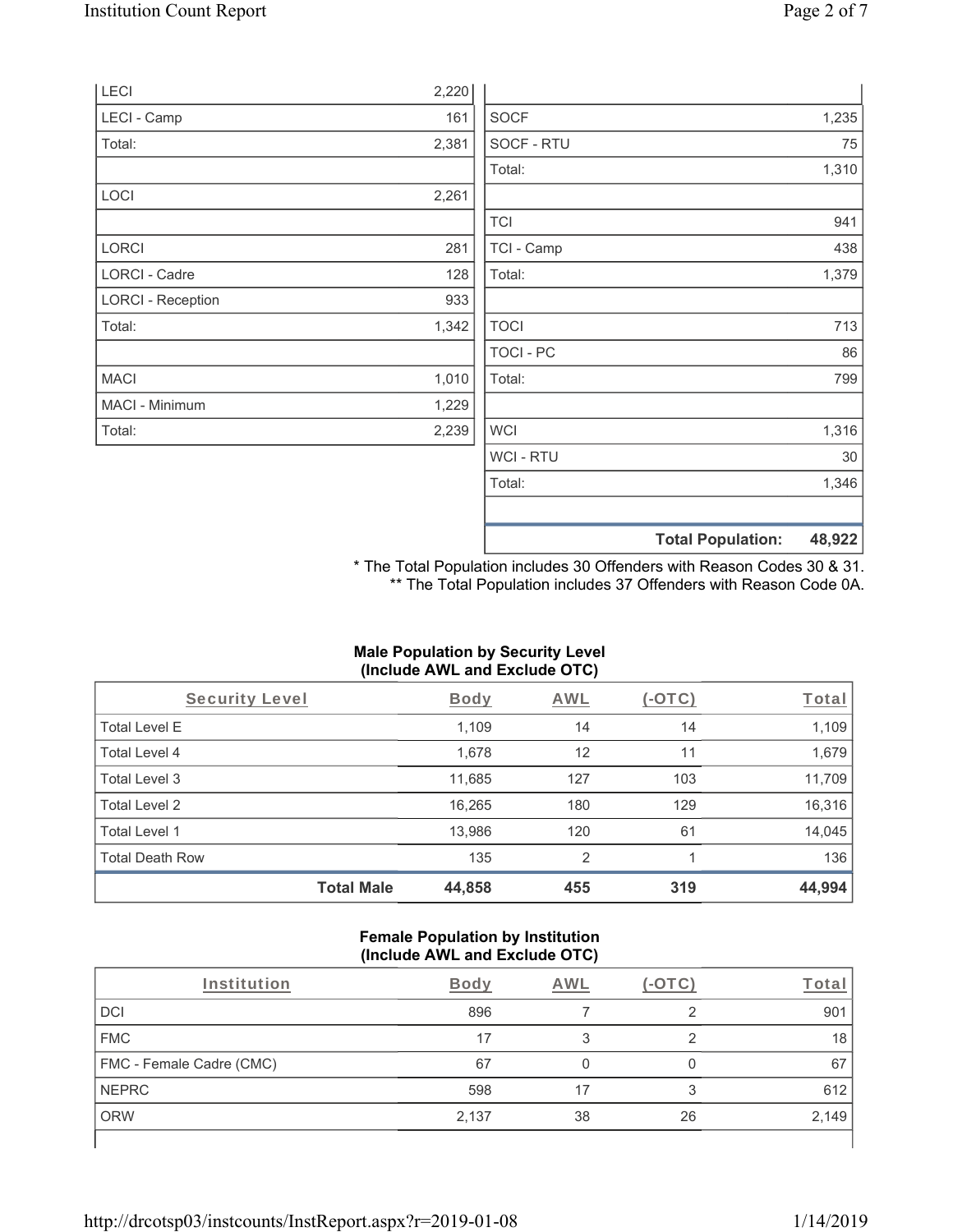| ORW - Death Row          |        | 0   | 0   |        |
|--------------------------|--------|-----|-----|--------|
| ORW - PC                 | 18     | 0   |     | 18     |
| <b>ORW</b> - Reception   | 212    |     |     | 212    |
| <b>ORW - RTU</b>         | 40     | 0   |     | 40     |
| <b>Total Female</b>      | 3,986  | 72  | 40  | 4,018  |
| <b>Total Population:</b> | 48,844 | 527 | 359 | 49,012 |

#### **Male Population by Institution: Security Level 5 and E (Include AWL and Exclude OTC)**

| Institution     |                      | <b>Body</b>      | <b>AWL</b>          | $($ -OTC $)$        | Total                     |
|-----------------|----------------------|------------------|---------------------|---------------------|---------------------------|
| <b>ACI</b>      |                      | $\overline{4}$   | $\mathsf{O}\xspace$ | $\mathbf 0$         | $\overline{4}$            |
| CRC             |                      | $6\,$            | $\overline{2}$      | $\overline{2}$      | $\,6\,$                   |
| CRC - Reception |                      | $\sqrt{3}$       | $\mathsf{O}\xspace$ | $\mathsf 0$         | $\ensuremath{\mathsf{3}}$ |
| CRC - RTU       |                      | $\overline{7}$   | $\mathsf{O}\xspace$ | 0                   | $\overline{7}$            |
| GCI             |                      | $\overline{2}$   | $\mathsf{O}\xspace$ | $\mathbf 0$         | $\sqrt{2}$                |
| LAECI           |                      | $\sqrt{3}$       | $\mathsf{O}\xspace$ | $\mathsf{O}\xspace$ | $\mathsf 3$               |
| LECI            |                      | 20               | $\mathbf 0$         | $\mathbf 0$         | 20                        |
| LOCI            |                      | $\overline{2}$   | $\mathsf{O}\xspace$ | $\mathsf{O}\xspace$ | $\sqrt{2}$                |
| LORCI           |                      | $\,8\,$          | $\sqrt{2}$          | $\overline{c}$      | $\,8\,$                   |
| <b>MACI</b>     |                      | 30               | $\mathsf{O}\xspace$ | $\mathbf 0$         | 30                        |
| <b>MANCI</b>    |                      | 13               | $\mathbf{1}$        | $\mathbf{1}$        | 13                        |
| MCI             |                      | $\sqrt{3}$       | $\mathbf 0$         | $\mathbf 0$         | $\sqrt{3}$                |
| <b>NEOCC</b>    |                      | 17               | $\mathsf{O}\xspace$ | $\mathsf{O}\xspace$ | 17                        |
| OSP             |                      | 407              | $\mathbf{1}$        | $\mathbf{1}$        | 407                       |
| <b>RCI</b>      |                      | 25               | $\mathbf 0$         | $\mathbf 0$         | 25                        |
| <b>RICI</b>     |                      | $\overline{2}$   | $\mathsf{O}\xspace$ | $\mathsf{O}\xspace$ | $\overline{2}$            |
| SOCF            |                      | 463              | $\overline{7}$      | $\overline{7}$      | 463                       |
| <b>TCI</b>      |                      | $\overline{2}$   | $\mathsf{O}\xspace$ | $\mathbf 0$         | $\overline{2}$            |
| <b>TOCI</b>     |                      | 76               | $\mathsf{O}\xspace$ | $\mathsf{O}\xspace$ | 76                        |
| WCI             |                      | $\overline{7}$   | $\mathbf{1}$        | $\mathbf{1}$        | $\overline{7}$            |
| WCI - RTU       |                      | $\boldsymbol{9}$ | $\mathbf 0$         | $\mathsf{O}\xspace$ | $9\,$                     |
|                 | <b>Total Level 5</b> | 1,109            | 14                  | 14                  | 1,109                     |

## **Male Population by Institution: Security Level 4 (Include AWL and Exclude OTC)**

| Institution | Body | <u>AWL</u> | $\hspace{0.1mm}-\hspace{0.1mm}$ | <u>. otal</u> |
|-------------|------|------------|---------------------------------|---------------|
| ACI         |      |            |                                 |               |
| CRC         | 16   |            |                                 | 16            |
|             |      |            |                                 |               |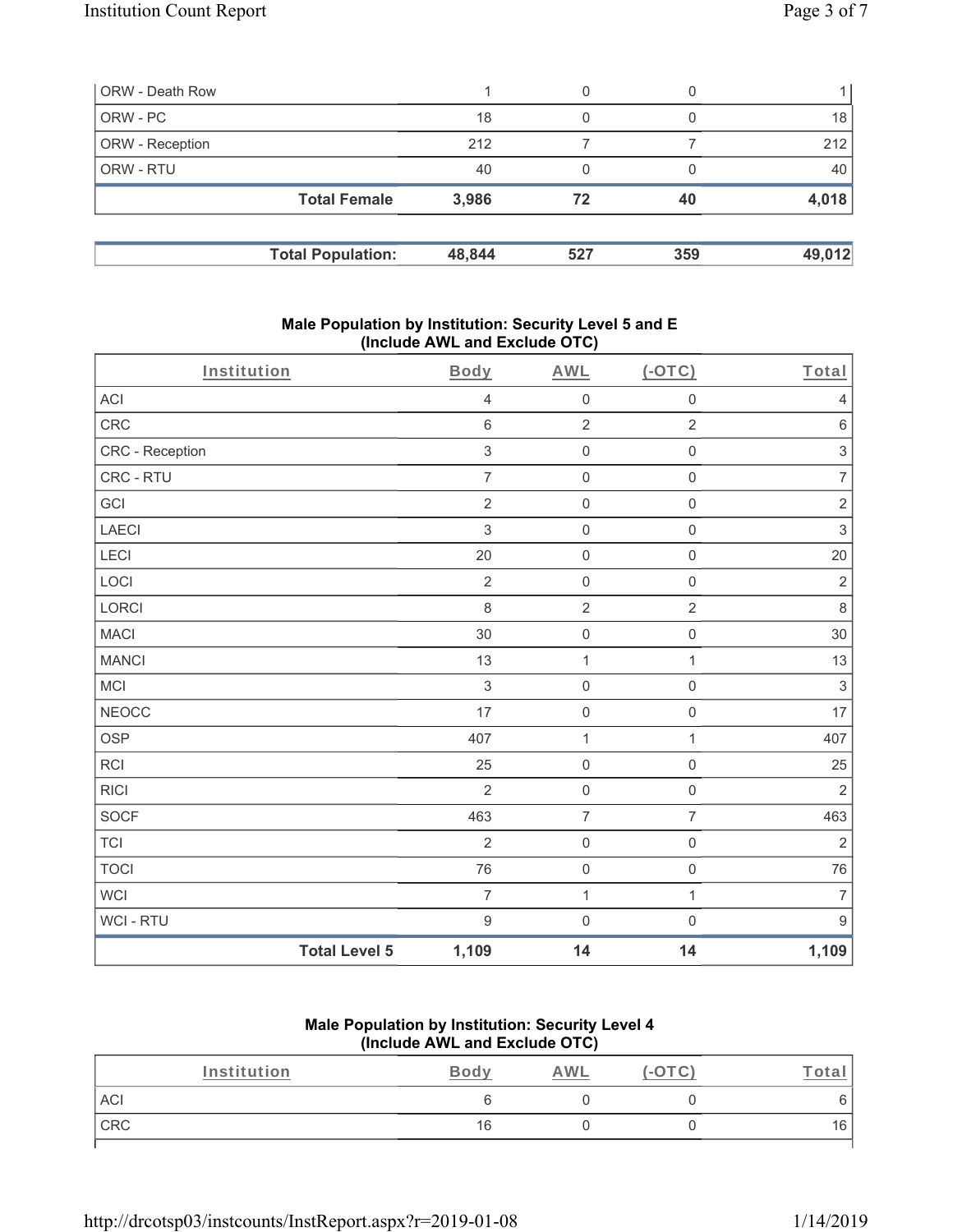| CRC - Reception                   | $\boldsymbol{9}$ | 0                   | $\mathsf{O}\xspace$ | $\boldsymbol{9}$ |
|-----------------------------------|------------------|---------------------|---------------------|------------------|
| CRC - RTU                         | 10               | 0                   | $\mathsf{O}\xspace$ | $10$             |
| <b>FMC</b>                        | $\mathfrak{S}$   | $\mathsf{O}\xspace$ | $\mathsf{O}\xspace$ | $\sqrt{3}$       |
| FMC - Intensive Care - Male (CMC) | 1                | 0                   | $\mathsf{O}\xspace$ | $\mathbf{1}$     |
| LECI                              | 10               | $\mathsf{O}\xspace$ | 0                   | $10$             |
| LOCI                              | $\mathbf 0$      | 5                   | 5                   | $\mathbf 0$      |
| <b>LORCI</b>                      | 6                | $\sqrt{3}$          | 3                   | $\,6\,$          |
| <b>LORCI - Reception</b>          | $\mathfrak{S}$   | 0                   | $\mathsf{O}\xspace$ | $\sqrt{3}$       |
| <b>MACI</b>                       | 34               | $\mathsf{O}\xspace$ | 0                   | 34               |
| <b>MANCI</b>                      | 10               | 0                   | $\boldsymbol{0}$    | 10               |
| <b>NEOCC</b>                      | $\overline{4}$   | 0                   | $\mathbf 0$         | $\overline{4}$   |
| OSP                               | 40               | 0                   | $\mathsf{O}\xspace$ | 40               |
| RCI                               | $\overline{2}$   | $\boldsymbol{0}$    | $\mathsf{O}\xspace$ | $\sqrt{2}$       |
| <b>SOCF</b>                       | 768              | 3                   | 3                   | 768              |
| SOCF - RTU                        | 75               | $\boldsymbol{0}$    | $\mathbf 0$         | 75               |
| <b>TCI</b>                        | 5                | $\mathsf{O}\xspace$ | $\mathsf{O}\xspace$ | 5                |
| <b>TOCI</b>                       | 620              | $\mathbf 1$         | $\mathsf{O}\xspace$ | 621              |
| TOCI - PC                         | 19               | $\mathsf{O}\xspace$ | 0                   | 19               |
| <b>WCI</b>                        | 32               | $\mathsf{O}\xspace$ | $\mathsf{O}\xspace$ | 32               |
| WCI - RTU                         | 5                | 0                   | $\mathbf 0$         | 5                |
| <b>Total Level 4</b>              | 1,678            | 12                  | 11                  | 1,679            |

## **Male Population by Institution: Security Level 3 (Include AWL and Exclude OTC)**

| Institution                       | <b>Body</b> | <b>AWL</b>     | (OTC)          | Total       |
|-----------------------------------|-------------|----------------|----------------|-------------|
| ACI                               | 20          | $\mathbf 0$    | 0              | 20          |
| CCI                               | 2           | 0              | 0              | 2           |
| CRC                               | 178         | 8              | 8              | 178         |
| CRC - Cadre                       | 118         | 0              | $\mathbf{0}$   | 118         |
| CRC - Reception                   | 633         | 9              | 9              | 633         |
| CRC - RTU                         | 34          | 0              | 0              | 34          |
| CRC - Youth                       | $\Omega$    | 1              |                | $\mathbf 0$ |
| <b>FMC</b>                        | 11          | 1              | 0              | 12          |
| FMC - Intensive Care - Male (CMC) | 4           | 0              | 0              | 4           |
| <b>LAECI</b>                      | 16          | 0              | 0              | 16          |
| LECI                              | 2,170       | 12             | 9              | 2,173       |
| LOCI                              | 4           | 0              | $\mathbf{0}$   | 4           |
| <b>LORCI</b>                      | 104         | 23             | 22             | 105         |
| LORCI - Cadre                     | 11          | $\mathbf 0$    | 0              | 11          |
| <b>LORCI - Reception</b>          | 529         | $\overline{2}$ | $\overline{2}$ | 529         |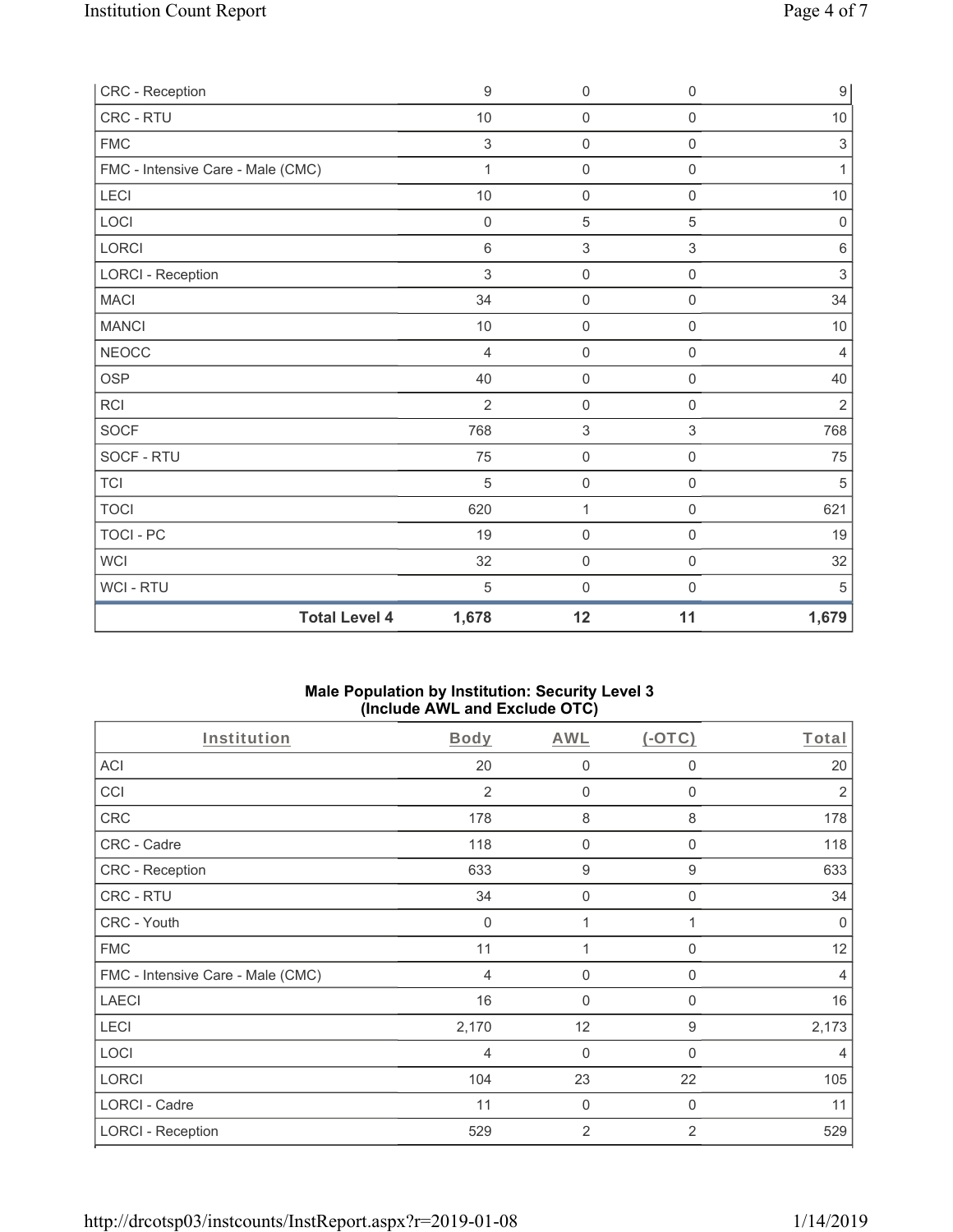| <b>MACI</b>  |                      | 847            | 4                   | 1                   | 850                       |
|--------------|----------------------|----------------|---------------------|---------------------|---------------------------|
| <b>MANCI</b> |                      | 2,188          | 22                  | 14                  | 2,196                     |
| MCI          |                      | $\sqrt{3}$     | $\mathbf 0$         | $\mathbf 0$         | $\ensuremath{\mathsf{3}}$ |
| <b>NCCI</b>  |                      | 13             | $\mathsf{O}\xspace$ | $\mathsf{O}\xspace$ | 13                        |
| NCI          |                      | $\overline{4}$ | $\mathsf{O}\xspace$ | $\mathsf{O}\xspace$ | $\overline{4}$            |
| <b>NEOCC</b> |                      | 883            | $10$                | $\overline{7}$      | 886                       |
| OSP          |                      | 6              | $\mathbf 0$         | 0                   | 6                         |
| PCI          |                      | 35             | $\mathbf{1}$        | $\mathbf 0$         | 36                        |
| RCI          |                      | 1,631          | 14                  | 12                  | 1,633                     |
| <b>RICI</b>  |                      | $\,6\,$        | $\mathbf 0$         | $\mathsf{O}\xspace$ | $6\,$                     |
| SOCF         |                      | $\mathfrak{Z}$ | $\mathbf 0$         | $\boldsymbol{0}$    | $\ensuremath{\mathsf{3}}$ |
| <b>TCI</b>   |                      | 890            | $10$                | $\,8\,$             | 892                       |
| TCI - Camp   |                      | 1              | $\mathbf 0$         | $\mathsf{O}\xspace$ | 1                         |
| <b>TOCI</b>  |                      | 15             | 1                   | 1                   | 15                        |
| TOCI - PC    |                      | 61             | $\mathbf 0$         | $\,0\,$             | 61                        |
| WCI          |                      | 1,251          | $\boldsymbol{9}$    | $\boldsymbol{9}$    | 1,251                     |
| WCI - RTU    |                      | 14             | $\mathbf 0$         | 0                   | 14                        |
|              | <b>Total Level 3</b> | 11,685         | 127                 | 103                 | 11,709                    |

## **Male Population by Institution: Security Level 2 (Include AWL and Exclude OTC)**

| <b>Institution</b>                | <b>Body</b> | <b>AWL</b>          | (OTC)                     | Total |
|-----------------------------------|-------------|---------------------|---------------------------|-------|
| <b>ACI</b>                        | 726         | $\mathbf 0$         | $\mathbf 0$               | 726   |
| ACI-PC                            | 18          | $\mathbf 0$         | $\mathbf 0$               | 18    |
| <b>ACI - RTU</b>                  | 79          | $\mathbf 0$         | $\mathbf 0$               | 79    |
| <b>BECI</b>                       | 1,468       | $\boldsymbol{9}$    | $\sqrt{5}$                | 1,472 |
| CCI                               | 2,020       | 15                  | 11                        | 2,024 |
| CRC                               | 135         | 5                   | $\sqrt{3}$                | 137   |
| CRC - Cadre                       | 104         | $\mathsf{O}\xspace$ | $\mathbf 0$               | 104   |
| CRC - Reception                   | 307         | 12                  | 11                        | 308   |
| <b>FMC</b>                        | 21          | 1                   | $\mathsf{O}\xspace$       | 22    |
| FMC - Intensive Care - Male (CMC) | 13          | $\mathbf 0$         | $\mathsf{O}\xspace$       | 13    |
| GCI                               | 377         | $\,6\,$             | $\ensuremath{\mathsf{3}}$ | 380   |
| <b>GCI-RTU</b>                    | 39          | $\mathbf 0$         | $\boldsymbol{0}$          | 39    |
| <b>LAECI</b>                      | 1,106       | 22                  | 19                        | 1,109 |
| LECI                              | 17          | $\mathbf 0$         | 0                         | 17    |
| LECI - Camp                       | 1           | $\mathbf 0$         | $\boldsymbol{0}$          | 1     |
| LOCI                              | 1,217       | 8                   | 6                         | 1,219 |
| LORCI                             | 129         | 25                  | 20                        | 134   |
| LORCI - Cadre                     | 112         | $\mathbf 0$         | $\mathbf 0$               | 112   |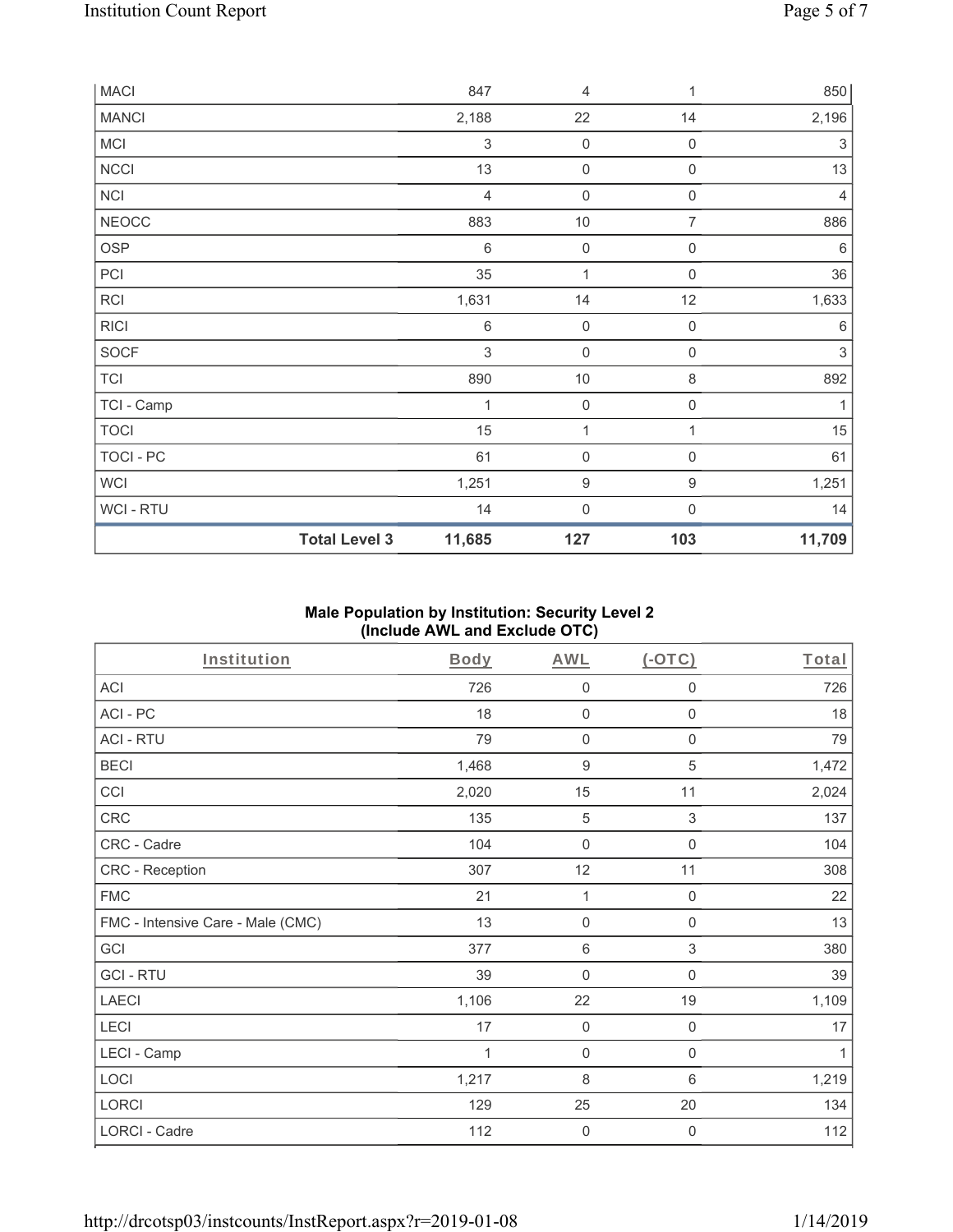| <b>LORCI - Reception</b> |                      | 303            | $\overline{2}$            | 1                | 304        |
|--------------------------|----------------------|----------------|---------------------------|------------------|------------|
| <b>MACI</b>              |                      | 99             | $\overline{2}$            |                  | 100        |
| <b>MANCI</b>             |                      | $\sqrt{5}$     | 1                         | 1                | 5          |
| <b>MCI</b>               |                      | 1,613          | 13                        | 7                | 1,619      |
| MCI - Camp               |                      | 1              | $\mathbf 0$               | $\mathbf{0}$     |            |
| NCCI                     |                      | 1,181          | 12                        | $\boldsymbol{9}$ | 1,184      |
| <b>NCI</b>               |                      | 1,612          | 16                        | 11               | 1,617      |
| PCI                      |                      | 928            | 8                         | $\mathbf 5$      | 931        |
| RCI                      |                      | 141            | $\boldsymbol{0}$          | $\mathbf 0$      | 141        |
| <b>RICI</b>              |                      | 1,440          | 20                        | 14               | 1,446      |
| SCI                      |                      | 1,018          | $\ensuremath{\mathsf{3}}$ | $\overline{2}$   | 1,019      |
| <b>SOCF</b>              |                      | 1              | $\boldsymbol{0}$          | 0                | 1          |
| <b>TCI</b>               |                      | $\overline{2}$ | $\mathsf{O}\xspace$       | $\mathbf 0$      | $\sqrt{2}$ |
| <b>TOCI</b>              |                      | 1              | $\boldsymbol{0}$          | 0                | 1          |
| TOCI - PC                |                      | $\,6$          | 0                         | $\mathbf 0$      | $\,6\,$    |
| WCI                      |                      | 25             | $\mathbf 0$               | $\Omega$         | 25         |
|                          | <b>Total Level 2</b> | 16,265         | 180                       | 129              | 16,316     |

# **Male Population by Institution: Security Level 1 (Include AWL and Exclude OTC)**

| Institution                       | <b>Body</b> | <b>AWL</b>          | $($ -OTC $)$        | Total          |
|-----------------------------------|-------------|---------------------|---------------------|----------------|
| <b>ACI</b>                        | 571         | $\overline{2}$      | 0                   | 573            |
| ACI-PC                            | 7           | $\mathbf 0$         | 0                   | $\overline{7}$ |
| <b>ACI - RTU</b>                  | 31          | $\mathsf{O}\xspace$ | $\mathsf{O}\xspace$ | 31             |
| <b>BECI</b>                       | 739         | $\boldsymbol{9}$    | 4                   | 744            |
| <b>BECI - Camp</b>                | 443         | $\mathbf 0$         | 0                   | 443            |
| CCI                               | 549         | $\overline{2}$      | 1                   | 550            |
| CRC                               | 76          | $\sqrt{3}$          | 3                   | 76             |
| CRC - Cadre                       | 3           | $\mathbf 0$         | $\mathbf 0$         | 3              |
| CRC - Reception                   | 142         | $\sqrt{3}$          | 3                   | 142            |
| <b>FMC</b>                        | 394         | $\sqrt{3}$          | $\mathsf{O}\xspace$ | 397            |
| FMC - Intensive Care - Male (CMC) | 33          | $\mathsf 0$         | 0                   | 33             |
| GCI                               | 692         | $\,8\,$             | $\,$ 3 $\,$         | 697            |
| GCI - Camp                        | 402         | $\mathsf{O}\xspace$ | 0                   | 402            |
| <b>GCI-RTU</b>                    | 9           | $\mathbf 0$         | 0                   | $9$            |
| <b>LAECI</b>                      | 632         | $\boldsymbol{9}$    | 6                   | 635            |
| LECI                              | 3           | $\overline{2}$      | 1                   | $\overline{4}$ |
| LECI - Camp                       | 160         | $\mathsf 0$         | $\mathbf 0$         | 160            |
| LOCI                              | 1,038       | $\,6\,$             | $\overline{2}$      | 1,042          |
| LORCI                             | 34          | $\boldsymbol{9}$    | 7                   | 36             |